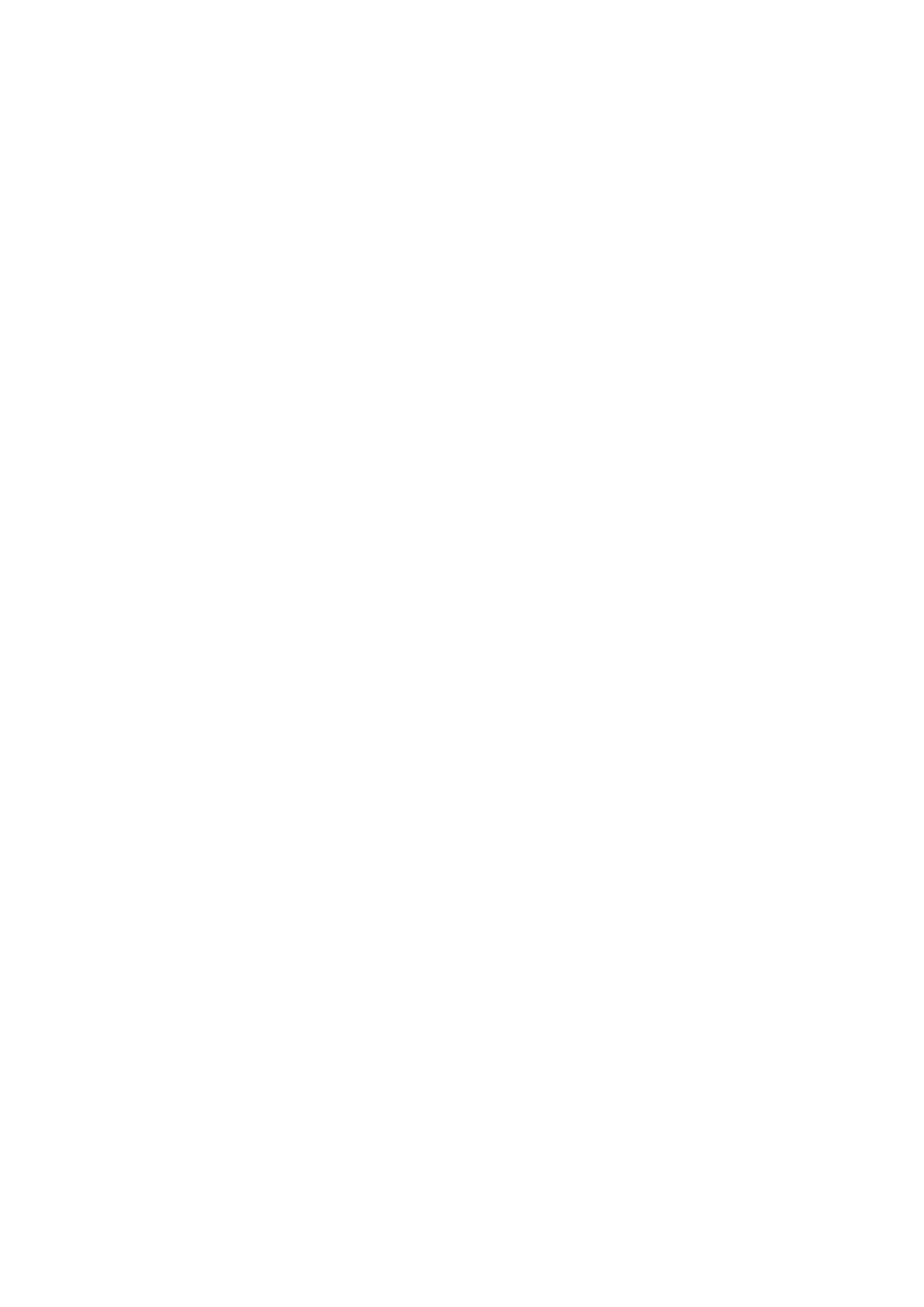| Lap            | Time          |
|----------------|---------------|
|                |               |
|                | <b>START</b>  |
| 1              |               |
| $\overline{2}$ | 1:12.455      |
| 3              | 1:07.622      |
| 4              | 1:07.874      |
| 5              | 1:07.120      |
| 5              |               |
|                | <b>FINISH</b> |
|                |               |

# Daniel Jackson

|   | <b>START</b>  |
|---|---------------|
| 1 |               |
| 2 | 1:10.159      |
| 3 | 1:06.501      |
|   | <b>FINISH</b> |

| Darren East  |               |  |
|--------------|---------------|--|
| <b>START</b> |               |  |
|              |               |  |
|              |               |  |
| 2            | 1:18.731      |  |
| 2            |               |  |
|              | <b>FINISH</b> |  |

# Dominic Cann

|                | <b>START</b>  |
|----------------|---------------|
| 1              |               |
| 2              | 1:13.948      |
| 3              | 1:10.175      |
| 4              | 1:09.046      |
| 5              | 1:07.950      |
| 6              | 1:07.705      |
| $\overline{7}$ | 1:06.884      |
| 8              | $1.07$ 198    |
|                | <b>FINISH</b> |
|                | 1:06.454      |

# Drew Stoodley

|               | <b>START</b> |  |
|---------------|--------------|--|
| 1             |              |  |
| 2             | 1:11.066     |  |
| 3             | 1:10.624     |  |
| 4             | 1:08.725     |  |
| 5             | 1:09.367     |  |
| 6             | 1:10.583     |  |
| 6             |              |  |
| <b>FINISH</b> |              |  |

| 11/06/2022 -<br>12/06/2022 /<br>12/06/2022 - 09:43 / Page 2/7<br>PEMBREY |  |
|--------------------------------------------------------------------------|--|
|--------------------------------------------------------------------------|--|

| Lap            | Time              |
|----------------|-------------------|
|                |                   |
|                | Finn Smart-Weeden |
|                |                   |
|                | <b>START</b>      |
| 1              |                   |
| 2              | 1:05.992          |
| 3              | 1:06.842          |
| 4              | 1:07.369          |
| 5              | 1:06.412          |
| 6              | 1.08799           |
| $\overline{7}$ | 1:07.816          |
| 8              | 1:08.788          |
|                | <b>FINISH</b>     |
| 9              | 1:08.551          |

| <b>Gareth Delve</b> |               |  |  |
|---------------------|---------------|--|--|
| <b>START</b>        |               |  |  |
|                     |               |  |  |
| 1                   |               |  |  |
| 2                   | 1:16.792      |  |  |
| 3                   | 1:13.088      |  |  |
| 4                   | 1:13.381      |  |  |
| 5                   | 1:18.528      |  |  |
| 6                   | 1.14537       |  |  |
| $\overline{7}$      | 1:12.788      |  |  |
|                     | <b>FINISH</b> |  |  |
| 8                   | 1:16.520      |  |  |

| <b>Gareth Willis</b> |               |  |  |  |
|----------------------|---------------|--|--|--|
|                      | <b>START</b>  |  |  |  |
|                      |               |  |  |  |
| 1                    |               |  |  |  |
| 2                    | 1:14.967      |  |  |  |
| 3                    | 1:11.636      |  |  |  |
| 4                    | 1:11.120      |  |  |  |
| 5                    | 1.12813       |  |  |  |
| 6                    | 1.11448       |  |  |  |
| $\overline{7}$       | 1:09.880      |  |  |  |
|                      | <b>FINISH</b> |  |  |  |
| 8                    | 1:07.960      |  |  |  |

| Gary Arden |               |  |
|------------|---------------|--|
|            |               |  |
|            | <b>START</b>  |  |
| 1          |               |  |
| 2          | 1:10.370      |  |
| 3          | 1:08.444      |  |
| 4          | 1:06.277      |  |
| 5          | 1:07.536      |  |
| 6          | 1:06.931      |  |
| 6          |               |  |
|            | <b>FINISH</b> |  |

| Lap | Time                 |
|-----|----------------------|
|     |                      |
|     | <b>Gary Loughran</b> |
|     | <b>START</b>         |
|     |                      |
| 1   |                      |
| 2   | 1:15.203             |
| 3   | 1:15.466             |
| 4   | 1:14.304             |
| 5   | 1:14.726             |
| 6   | 1:13.838             |
| 7   | 1:12.943             |
|     | <b>FINISH</b>        |
| 7   |                      |

| <b>Harry Pell</b> |               |
|-------------------|---------------|
|                   |               |
|                   | <b>START</b>  |
| 1                 |               |
| 2                 | 1:14.972      |
| 3                 | 1:14.068      |
| 4                 | 1.15.325      |
| 5                 | 1.14.399      |
| 6                 | 1.14.347      |
| 7                 | 1:13.961      |
|                   | <b>FINISH</b> |
| 8                 | 1:13.881      |

|               | Isaac Ajewole |  |
|---------------|---------------|--|
|               | <b>START</b>  |  |
|               |               |  |
| 1             |               |  |
| 2             | 1:25.520      |  |
| 3             | 1:21.537      |  |
| 4             | 1.21978       |  |
| 5             | 1:20.468      |  |
| 6             | 1:20 636      |  |
| <b>FINISH</b> |               |  |
|               | 1:20.822      |  |

| James Chapman  |              |  |  |
|----------------|--------------|--|--|
|                | <b>START</b> |  |  |
|                |              |  |  |
| 1              |              |  |  |
| 2              | 1:15.847     |  |  |
| 3              | 1.17827      |  |  |
| 4              | 1:14.549     |  |  |
| 5              | 1:13.250     |  |  |
| 6              | 1.15987      |  |  |
| $\overline{7}$ | 1:11.566     |  |  |
| <b>FINISH</b>  |              |  |  |
| 8              | 1.14226      |  |  |
|                |              |  |  |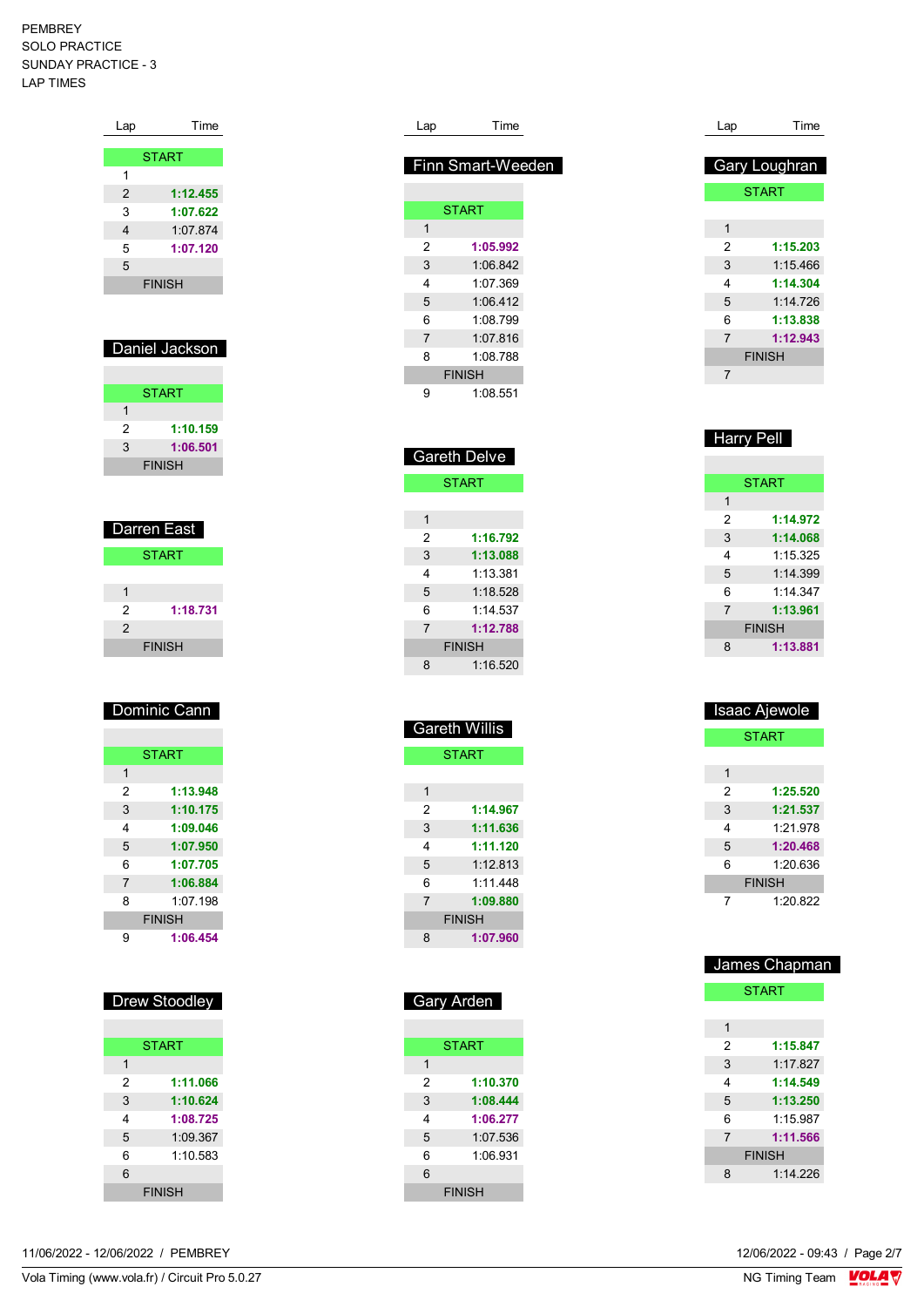| Lap            | Time         |
|----------------|--------------|
|                | James Cleary |
|                | <b>START</b> |
| 1              |              |
| 2              | 1:14.559     |
| 3              | 1:13.239     |
| 4              | 1:12.181     |
| 5              | 1:11.504     |
| 6              | 1.11607      |
| $\overline{7}$ | 1:10.282     |
| <b>FINISH</b>  |              |
| 7              |              |

| ⊟James Llewell∨n |
|------------------|
|                  |

| <b>START</b>   |          |  |
|----------------|----------|--|
| 1              |          |  |
| 2              | 1:15.949 |  |
| 3              | 1:16.165 |  |
| 4              | 1:15.057 |  |
| 5              | 1:16.313 |  |
| 6              | 1.16996  |  |
| $\overline{7}$ | 1:14.419 |  |
| <b>FINISH</b>  |          |  |
| 8              | 1.14712  |  |

# Lee Marks

|                | <b>START</b>  |
|----------------|---------------|
| 1              |               |
| 2              | 1:07.070      |
| 3              | 1:06.296      |
| 4              | 1.06.303      |
| 5              | 1:05.770      |
| 6              | 1:05.327      |
| $\overline{7}$ | 1:06.495      |
| 8              | 1:09.528      |
|                | <b>FINISH</b> |
| 8              |               |

### Nick Sansome

|               | <b>START</b> |  |
|---------------|--------------|--|
| 1             |              |  |
| $\mathcal{P}$ | 1:13.170     |  |
| 3             | 1:10.122     |  |
| 3             |              |  |
| <b>FINISH</b> |              |  |
|               |              |  |



11/06/2022 - 12/06/2022 / PEMBREY

| Lap            | Time     |
|----------------|----------|
|                |          |
|                |          |
| 1              |          |
| $\overline{2}$ | 1:15.654 |
| 3              | 1:16.494 |
| 4              | 1:14.442 |
| 5              | 1:15.812 |
| 6              | 1:15.238 |
| 7              | 1.14496  |
| <b>FINISH</b>  |          |
| 8              | 1:14.338 |
|                |          |

| <b>Phil Ellis</b> |          |  |
|-------------------|----------|--|
| <b>START</b>      |          |  |
|                   |          |  |
| 1                 |          |  |
| 2                 | 1:15.411 |  |
| 3                 | 1:15.218 |  |
| 4                 | 1:14.485 |  |
| 5                 | 1:14.411 |  |
| 5                 |          |  |
| <b>FINISH</b>     |          |  |

### **Phil Guillou**

|                | <b>START</b> |
|----------------|--------------|
| 1              |              |
| 2              | 1:10.781     |
| 3              | 1:08.855     |
| 4              | 1:08 870     |
| 5              | 1:10.151     |
| 6              | 1:09.053     |
| $\overline{7}$ | 1:08.701     |
| 8              | 1:08.333     |
| <b>FINISH</b>  |              |
| я              |              |

| ∣ Richard Kerr |  |
|----------------|--|
|                |  |
| START          |  |
|                |  |
| 1              |  |
| <b>FINISH</b>  |  |

| <b>Scott Larkin</b> |              |
|---------------------|--------------|
|                     | <b>START</b> |
|                     |              |
| 1                   |              |
| $\mathcal{P}$       | 1:11.455     |
| 3                   | 1:07.156     |
| 4                   | 1:05.574     |
|                     |              |
|                     |              |

| Lap            | Time          |
|----------------|---------------|
|                |               |
|                | <b>FINISH</b> |
|                |               |
|                |               |
|                | Simon Harris  |
|                | <b>START</b>  |
|                |               |
| 1              |               |
| 2              | 1:16.293      |
| 3              | 1:12.984      |
| 4              | 1:12.303      |
| 5              | 1:11.386      |
| 6              | 1:11.418      |
| $\overline{7}$ | 1:10.255      |
|                | <b>FINISH</b> |
| 8              | 1:10.534      |
|                |               |

|   | <b>Simon Vanderplank</b> |
|---|--------------------------|
|   | <b>START</b>             |
|   |                          |
| 1 |                          |
| 2 | 1:15.753                 |
| 3 | 1:14.428                 |
| 3 |                          |
|   | <b>FINISH</b>            |
|   |                          |

| <b>Stephen Durney</b> |
|-----------------------|
| START                 |
| 1                     |
| 2<br>1:15.612         |
| 2                     |
| <b>FINISH</b>         |

|   | <b>Thomas Lawlor</b> |
|---|----------------------|
|   |                      |
|   | START                |
| 1 |                      |
| 2 | 1:06.466             |
| 3 | 1:03.378             |
| 3 |                      |
|   | <b>FINISH</b>        |

|   | Tim Hawkins  |
|---|--------------|
|   | <b>START</b> |
|   |              |
| 1 |              |
| 2 | 1:15.753     |
| 3 | 1:17.456     |
| 4 | 1:13.966     |
| 5 | 1:15.786     |
|   |              |

12/06/2022 - 09:43 / Page 3/7<br>NG Timing Team  $\sqrt{\text{OLA}}$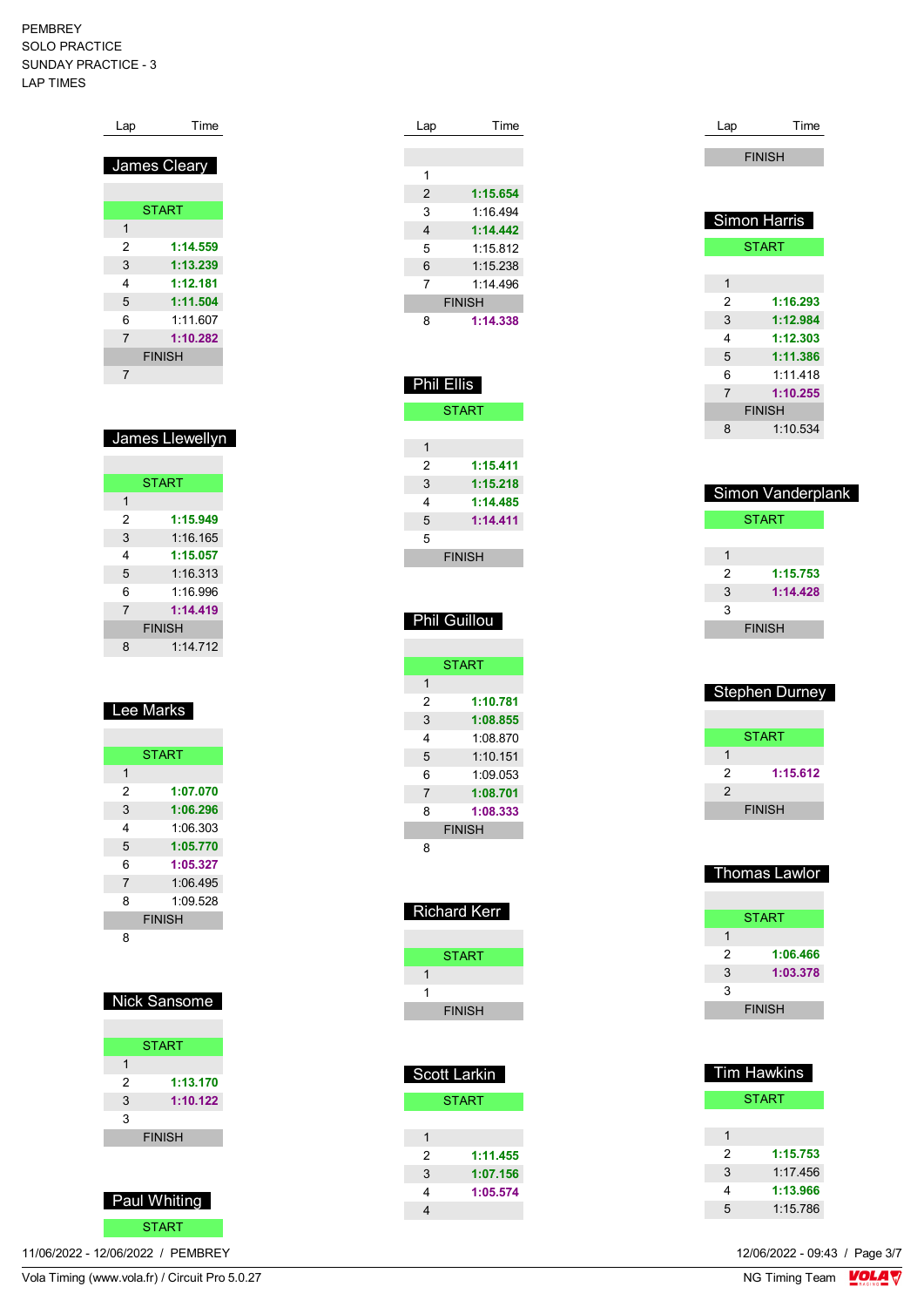| 6 | 1:15.158             |
|---|----------------------|
| 7 | 1:13.954             |
|   | <b>FINISH</b>        |
| 8 | 1:15.397             |
|   |                      |
|   |                      |
|   | <b>William Grant</b> |
|   |                      |
|   |                      |
|   |                      |
|   | <b>START</b>         |
| 1 |                      |
| 2 | 1:14.022             |
| 3 | 1:13.283             |
| 4 | 1:11.320             |
| 4 |                      |

Lap Time

### Andy George

| <b>START</b>   |               |
|----------------|---------------|
| 1              |               |
| 2              | 1:17.130      |
| 3              | 1:18.619      |
| 4              | 1:18.083      |
| 5              | 1.17230       |
| 6              | 1:17.252      |
| $\overline{7}$ | 1:17.071      |
|                | <b>FINISH</b> |
| 8              | 1:17.852      |

### Andy Hind

|   | <b>START</b>  |
|---|---------------|
| 1 |               |
| 2 | 1:17.373      |
| 3 | 1:18.041      |
| 4 | 1:16.831      |
|   | <b>FINISH</b> |

### Anthony Tongue

|                | <b>START</b>  |
|----------------|---------------|
| 1              |               |
| 2              | 1:15.758      |
| 3              | 1:14.338      |
| 4              | 1:13.617      |
| 5              | 1.14537       |
| 6              | 1.14.363      |
| $\overline{7}$ | 1:14.188      |
|                | <b>FINISH</b> |
| 8              | 1:13.356      |

| 11/06/2022 - 12/06/2022 / PEMBREY |  |  |
|-----------------------------------|--|--|
|-----------------------------------|--|--|

| Lap               | Time          |
|-------------------|---------------|
| <b>Ben Miller</b> |               |
|                   |               |
|                   | <b>START</b>  |
| 1                 |               |
| 2                 | 1:13.082      |
| 3                 | 1:09.912      |
| 4                 | 1:09.176      |
| 4                 |               |
|                   | <b>FINISH</b> |
|                   |               |

| <b>Bruce Dunn</b> |               |
|-------------------|---------------|
|                   |               |
|                   | <b>START</b>  |
| 1                 |               |
| 2                 | 1:10.364      |
| 3                 | 1:07.055      |
| 4                 | 1:07 796      |
| 5                 | 1:07.378      |
| 6                 | 1:07.027      |
| 7                 | 1:07.224      |
| 8                 | 1:08 473      |
|                   | <b>FINISH</b> |
| g                 | 1:10.875      |

|                | Callum Gale   |
|----------------|---------------|
|                |               |
|                | <b>START</b>  |
| 1              |               |
| 2              | 1:16.940      |
| 3              | 1:12.761      |
| 4              | 1:10.228      |
| 5              | 1:09.600      |
| 6              | 1.10246       |
| $\overline{7}$ | 1.10077       |
|                | <b>FINISH</b> |
| 8              | 1:08.752      |

| <b>Chris Dowling</b> |               |
|----------------------|---------------|
| <b>START</b>         |               |
|                      |               |
| 1                    |               |
| $\mathcal{P}$        | 1:17.341      |
| 3                    | 1:15.111      |
| 4                    | 1.16.334      |
| 5                    | 1:15.740      |
| 6                    | 1.15320       |
| $\overline{7}$       | 1:14.030      |
|                      | <b>FINISH</b> |
| 8                    | 1:15.093      |

| Lap                | Time          |
|--------------------|---------------|
|                    |               |
| <b>Chris Moore</b> |               |
|                    |               |
|                    | <b>START</b>  |
| 1                  |               |
| 2                  | 1:06.636      |
| 3                  | 1:06.292      |
| 3                  |               |
|                    | <b>FINISH</b> |
|                    |               |

#### Christopher Edwards

| <b>START</b>               |  |
|----------------------------|--|
| 1                          |  |
| 2<br>1:10.780              |  |
| 3<br>1:08.336              |  |
| 1.10590<br>4               |  |
| 5<br>1:07.585              |  |
| 6<br>1:06.757              |  |
| 1:08.441<br>$\overline{7}$ |  |
| 1:06.481<br>8              |  |
| <b>FINISH</b>              |  |
| ឧ                          |  |

| <u> Craig Harris</u> |               |
|----------------------|---------------|
|                      |               |
|                      | <b>START</b>  |
| 1                    |               |
| 2                    | 1:14.559      |
| 3                    | 1:13.305      |
| 4                    | 1:12.599      |
| 5                    | 1:11.513      |
| 6                    | 1:11.656      |
| $\overline{7}$       | 1:11.299      |
|                      | <b>FINISH</b> |
| 8                    | 1:10.082      |

### Dan Hanby

|   | <b>START</b>  |
|---|---------------|
| 1 |               |
| 2 | 1:12.455      |
| 3 | 1:07.622      |
| 4 | 1:07.874      |
| 5 | 1:07.120      |
| 5 |               |
|   | <b>FINISH</b> |
|   |               |

### Daniel Jackson

**START**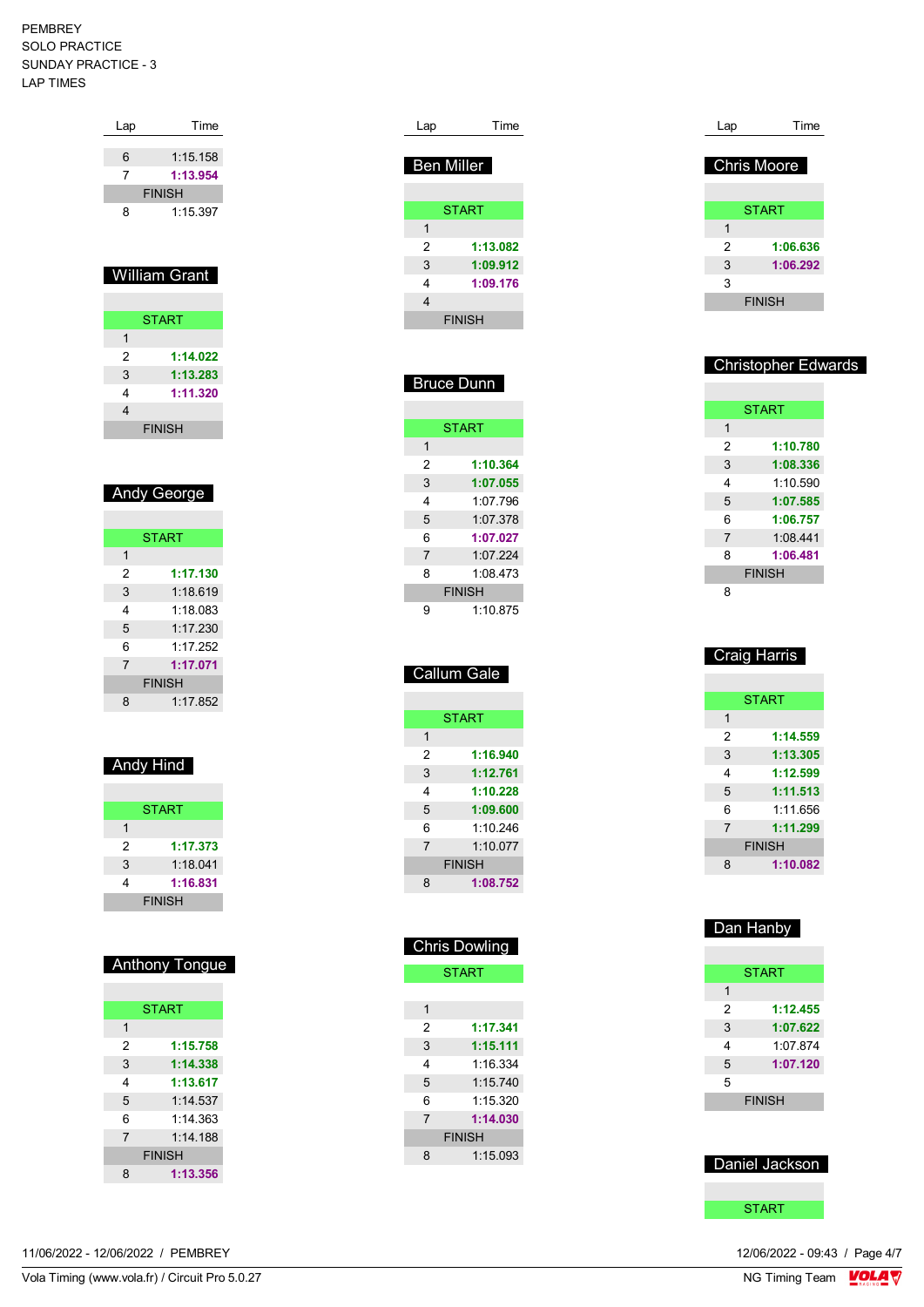| Lap | Time          |
|-----|---------------|
|     |               |
| 1   |               |
| 2   | 1:10.159      |
| 3   | 1:06.501      |
|     | <b>FINISH</b> |
|     |               |
|     |               |
|     |               |
|     | Darren East   |
|     | <b>START</b>  |

| 2             | 1:18.731      |
|---------------|---------------|
| $\mathcal{P}$ |               |
|               | <b>FINISH</b> |

### Dominic Cann

|                | <b>START</b>  |
|----------------|---------------|
| 1              |               |
| 2              | 1:13.948      |
| 3              | 1:10.175      |
| 4              | 1:09.046      |
| 5              | 1:07.950      |
| 6              | 1:07.705      |
| $\overline{7}$ | 1:06.884      |
| 8              | $1.07$ 198    |
|                | <b>FINISH</b> |
| g              | 1:06.454      |

### Drew Stoodley

|   | <b>START</b>  |
|---|---------------|
| 1 |               |
| 2 | 1:11.066      |
| 3 | 1:10.624      |
| 4 | 1:08.725      |
| 5 | 1:09.367      |
| 6 | 1:10.583      |
| 6 |               |
|   | <b>FINISH</b> |

# Finn Smart-Weeden

| <b>START</b> |               |
|--------------|---------------|
| 1            |               |
| 2            | 1:05.992      |
| 3            | 1:06.842      |
| 4            | 1:07.369      |
| 5            | 1.06412       |
| 6            | 1:08.799      |
| 7            | 1.07816       |
| 8            | 1:08.788      |
|              | <b>FINISH</b> |

11/06/2022 - 12/06/2022 / PEMBREY

| Lap | Time     |
|-----|----------|
| g   | 1:08.551 |

|   | <b>Gareth Delve</b> |
|---|---------------------|
|   | <b>START</b>        |
|   |                     |
| 1 |                     |
| 2 | 1:16.792            |
| 3 | 1:13.088            |
| 4 | 1.13.381            |
| 5 | 1.18528             |
| 6 | 1.14537             |
| 7 | 1:12.788            |
|   | <b>FINISH</b>       |
| 8 | 1:16.520            |
|   |                     |

|                | <b>Gareth Willis</b> |
|----------------|----------------------|
|                | <b>START</b>         |
|                |                      |
| 1              |                      |
| 2              | 1:14.967             |
| 3              | 1:11.636             |
| 4              | 1:11.120             |
| 5              | 1.12813              |
| 6              | 1.11448              |
| $\overline{7}$ | 1:09.880             |
|                | <b>FINISH</b>        |
| 8              | 1:07.960             |

|   | <b>START</b>  |
|---|---------------|
| 1 |               |
| 2 | 1:10.370      |
| 3 | 1:08.444      |
| 4 | 1:06.277      |
| 5 | 1:07.536      |
| 6 | 1.06931       |
| 6 |               |
|   | <b>FINISH</b> |

Gary Arden

|   | <b>Gary Loughran</b> |
|---|----------------------|
|   | <b>START</b>         |
|   |                      |
| 1 |                      |
| 2 | 1:15.203             |
| 3 | 1:15.466             |
| 4 | 1:14.304             |
| 5 | 1.14726              |
| 6 | 1:13.838             |
| 7 | 1:12.943             |
|   | <b>FINISH</b>        |

| Lap | Time |
|-----|------|
|     |      |
|     |      |

| Harry Pell     |               |
|----------------|---------------|
|                |               |
|                | <b>START</b>  |
| 1              |               |
| 2              | 1:14.972      |
| 3              | 1:14.068      |
| 4              | 1.15.325      |
| 5              | 1.14.399      |
| 6              | 1.14.347      |
| $\overline{7}$ | 1:13.961      |
|                | <b>FINISH</b> |
| 8              | 1:13.881      |

|   | <b>Isaac Ajewole</b> |
|---|----------------------|
|   | <b>START</b>         |
|   |                      |
| 1 |                      |
| 2 | 1:25.520             |
| 3 | 1:21.537             |
| 4 | 1.21978              |
| 5 | 1:20.468             |
| 6 | 1:20.636             |
|   | <b>FINISH</b>        |
| 7 | 1:20.822             |

|   | James Chapman |
|---|---------------|
|   | <b>START</b>  |
|   |               |
| 1 |               |
| 2 | 1:15.847      |
| 3 | 1.17827       |
| 4 | 1:14.549      |
| 5 | 1:13.250      |
| 6 | 1.15987       |
| 7 | 1:11.566      |
|   | <b>FINISH</b> |
| 8 | 1.14226       |
|   |               |

|                | James Cleary  |
|----------------|---------------|
|                |               |
|                | <b>START</b>  |
| 1              |               |
| 2              | 1:14.559      |
| 3              | 1:13.239      |
| 4              | 1:12.181      |
| 5              | 1:11.504      |
| 6              | 1:11.607      |
| $\overline{7}$ | 1:10.282      |
|                | <b>FINISH</b> |

12/06/2022 - 09:43 / Page 5/7<br>NG Timing Team  $\sqrt{\text{OLA}}$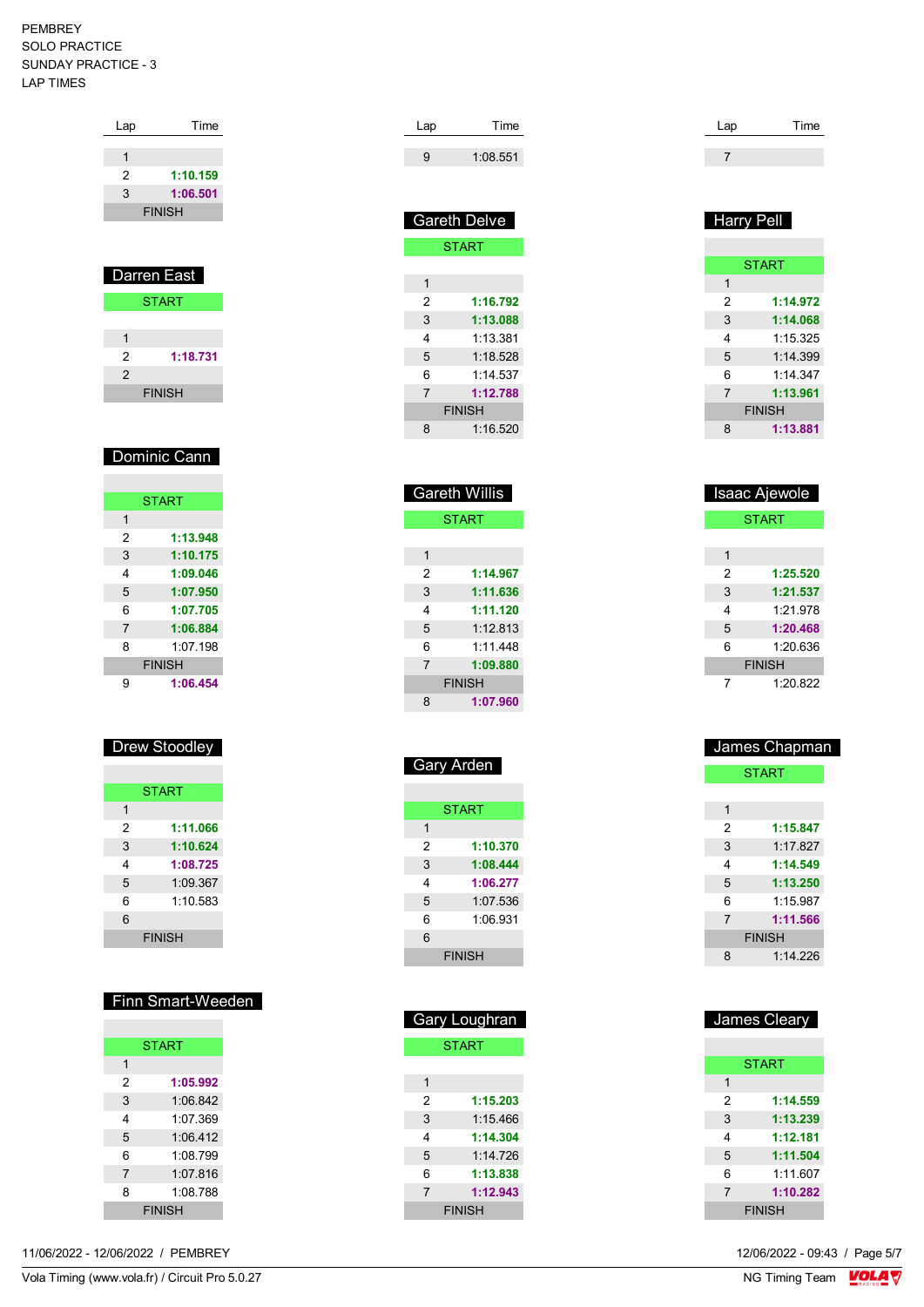| Lap | Time            |
|-----|-----------------|
|     |                 |
|     |                 |
|     |                 |
|     | James Llewellyn |
|     |                 |
|     |                 |

|                | <b>START</b> |
|----------------|--------------|
| 1              |              |
| 2              | 1:15.949     |
| 3              | 1:16.165     |
| 4              | 1:15.057     |
| 5              | 1:16.313     |
| 6              | 1:16.996     |
| $\overline{7}$ | 1:14.419     |
| <b>FINISH</b>  |              |
| 8              | 1:14.712     |

# Lee Marks

|                | <b>START</b>  |
|----------------|---------------|
| 1              |               |
| 2              | 1:07.070      |
| 3              | 1:06.296      |
| 4              | 1.06303       |
| 5              | 1:05.770      |
| 6              | 1:05.327      |
| $\overline{7}$ | 1:06.495      |
| 8              | 1.09528       |
|                | <b>FINISH</b> |
| 8              |               |

### Nick Sansome

|   | <b>START</b>  |
|---|---------------|
|   |               |
| 2 | 1:13.170      |
| 3 | 1:10.122      |
| 3 |               |
|   | <b>FINISH</b> |

|   | Paul Whiting  |
|---|---------------|
|   | <b>START</b>  |
|   |               |
| 1 |               |
| 2 | 1:15.654      |
| 3 | 1.16494       |
| 4 | 1:14 442      |
| 5 | 1.15.812      |
| 6 | 1:15 238      |
| 7 | 1.14496       |
|   | <b>FINISH</b> |
| 8 | 1:14.338      |

| Lap               | Time                |
|-------------------|---------------------|
| <b>Phil Ellis</b> |                     |
|                   | <b>START</b>        |
|                   |                     |
| 1                 |                     |
| 2                 | 1:15.411            |
| 3                 | 1:15.218            |
| 4                 | 1:14.485            |
| 5                 | 1:14.411            |
| 5                 |                     |
|                   | <b>FINISH</b>       |
|                   |                     |
|                   |                     |
|                   | <b>Phil Guillou</b> |
|                   |                     |
|                   |                     |
|                   | START               |

| 1                          |  |
|----------------------------|--|
| 2<br>1:10.781              |  |
| 1:08.855<br>3              |  |
| 1:08.870<br>4              |  |
| 1:10.151<br>5              |  |
| 6<br>1.09053               |  |
| $\overline{7}$<br>1:08.701 |  |
| 8<br>1:08.333              |  |
| <b>FINISH</b>              |  |
|                            |  |

| Richard Kerr  |
|---------------|
|               |
| START         |
| 1             |
| 1             |
| <b>FINISH</b> |

|   | Scott Larkin  |
|---|---------------|
|   | <b>START</b>  |
|   |               |
| 1 |               |
| 2 | 1:11.455      |
| 3 | 1:07.156      |
| 4 | 1:05.574      |
| 4 |               |
|   | <b>FINISH</b> |
|   |               |

|   | Simon Harris |
|---|--------------|
|   | <b>START</b> |
|   |              |
| 1 |              |
| 2 | 1:16.293     |
| 3 | 1:12.984     |
| 4 | 1:12.303     |
| 5 | 1:11.386     |

| Lap | Time          |  |
|-----|---------------|--|
|     |               |  |
| 6   | 1:11.418      |  |
|     | 1:10.255      |  |
|     | <b>FINISH</b> |  |
| 8   | 1:10.534      |  |
|     |               |  |

|   | Simon Vanderplank |
|---|-------------------|
|   | <b>START</b>      |
|   |                   |
| 1 |                   |
| 2 | 1:15.753          |
| 3 | 1:14.428          |
| 3 |                   |
|   | <b>FINISH</b>     |
|   |                   |

| <b>Stephen Durney</b> |               |
|-----------------------|---------------|
|                       |               |
|                       | START         |
|                       |               |
| 2                     | 1:15.612      |
| 2                     |               |
|                       | <b>FINISH</b> |

| Thomas Lawlor |
|---------------|
|               |
| START         |
| 1             |
| 2<br>1:06.466 |
| 3<br>1:03.378 |
| 3             |
| <b>FINISH</b> |

| Tim Hawkins   |          |  |
|---------------|----------|--|
| <b>START</b>  |          |  |
|               |          |  |
| 1             |          |  |
| 2             | 1:15.753 |  |
| 3             | 1:17.456 |  |
| 4             | 1:13.966 |  |
| 5             | 1:15.786 |  |
| 6             | 1:15 158 |  |
| 7             | 1:13.954 |  |
| <b>FINISH</b> |          |  |
| 8             | 1.15.397 |  |
|               |          |  |
|               |          |  |

| <b>William Grant</b> |          |  |
|----------------------|----------|--|
|                      |          |  |
|                      | START    |  |
|                      |          |  |
| 2                    | 1:14.022 |  |
|                      |          |  |

11/06/2022 - 12/06/2022 / PEMBREY

Vola Timing (www.vola.fr) / Circuit Pro 5.0.27